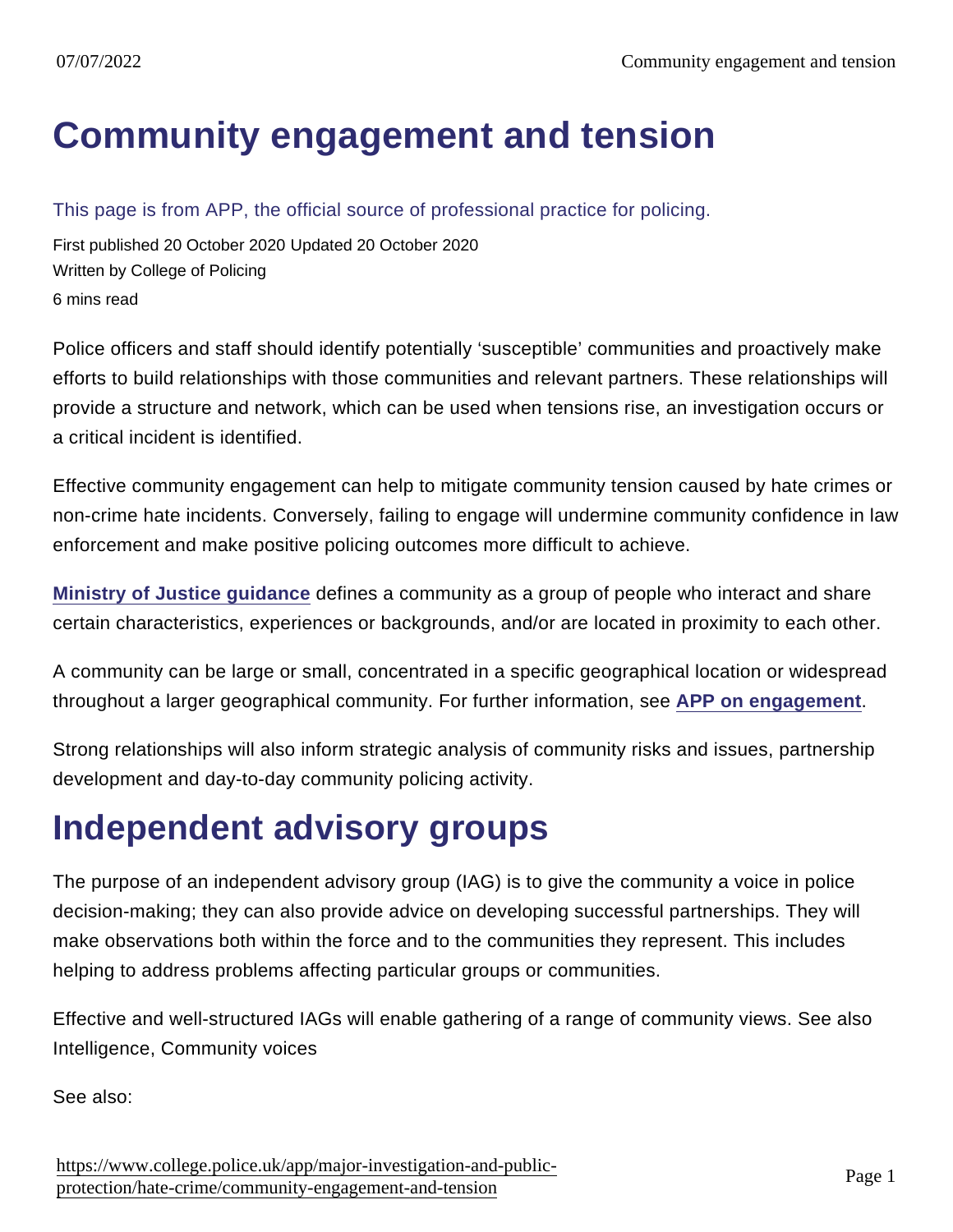- [APP on Communication](https://www.app.college.police.uk/app-content/engagement-and-communication/)
- [Independent Advisory Groups: Advice and Guidance on the Role Function and Governance](https://www.app.college.police.uk/app-content/engagement-and-communication/communications/#independent-advisory-groups) [of IAGs](https://www.app.college.police.uk/app-content/engagement-and-communication/communications/#independent-advisory-groups)

## Police and crime commissioners

PCCs will canvass the views of the public about policing in their area. They undertake consultation and engagement events with community groups to understand community views and concerns. Chief officers should work closely with their local PCC to ensure that these views are reflected in their Police and Crime Plan and the police service response to hate crime and non-crime hate incidents.

# Community tension

Community tension which may give rise to hate crimes or non-crime hate incidents should be identified at the earliest opportunity – see [Engagement and communication APP](https://www.app.college.police.uk/app-content/engagement-and-communication/engaging-with-communities/) and [Intelligence management APP](https://www.app.college.police.uk/app-content/intelligence-management/?s=) .

Significant events or incidents, either within and outside the local force area, may affect or [indicate](https://www.app.college.police.uk/app-content/critical-incident-management/phase-2-managing-critical-incidents/#identification) [increased community tension](https://www.app.college.police.uk/app-content/critical-incident-management/phase-2-managing-critical-incidents/#identification) . This information should be used to inform community engagement activity, and force strategic threat, risk and harm assessments.

General indicators may include:

- incidents of disorder and a noticeable increase in critical incidents
- significant anniversaries
- public events (for example, meetings, demonstrations, carnivals, concerts, fairs)
- elections (for example, extreme candidates standing) and other significant political events
- deaths in police custody
- other police-generated events (for example, crime initiatives, raids)
- religious festivals
- extremist activity
- anti-social behaviour
- critical incidents
- unusual or serious assaults on police personnel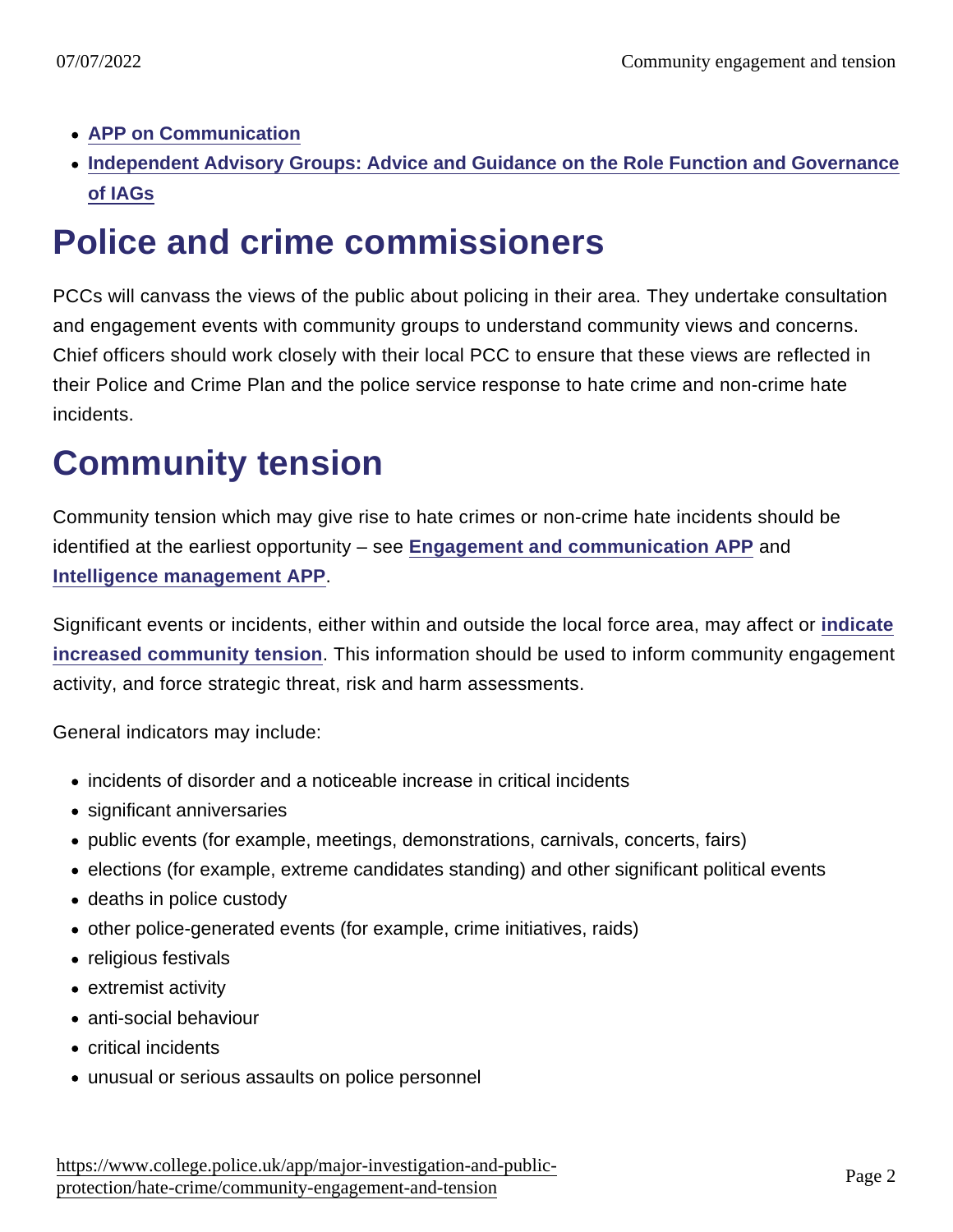- use of offensive weapons against police
- hostility or resistance to normal police activity (for example, stops, patrol, arrests)

Incidents of inter-group disputes which may affect or indicate community tensions, such as:

- racially motivated incidents (for example, assaults, criminal damage)
- disputes between or within gangs with different ethnic membership
- disputes between LGBT+ communities and those who seek to condemn their sexual orientation, (for example, on religious grounds)
- disputes between or within religious groups
- disputes between different gangs, schools, colleges

Other factors which may indicate or cause changes in community tension include:

- hate crime (for example, racial and homophobic attacks)
- vigilante patrols
- police raids on sensitive premises (for example, cultural or religious buildings)
- threats to community safety (for example, potentially problematic additions to the sex offenders register)
- inter-community threats (for example, between religious sects)
- repeated incidents of serious antisocial behaviour
- strong media interest in community issues (for example, asylum seeker issues)
- global conflict, particularly where UK populations have heritage in affected regions
- political unrest or terrorist activity overseas, particularly where it affects UK-based populations or where it receives extensive media coverage

For further information, see the [True Vision website](http://www.report-it.org.uk/hate_crime_data1) .

### Community impact statements

A [Community Impact Statement \(CIS\)](https://www.cps.gov.uk/legal-guidance/community-impact-statements-adult-ministry-justice-guidance) can describe the impact that offending has had on a community, provide context and give the community a voice.

A CIS should be prepared in hate crime cases where there is a recognisable ['community of](https://www.cps.gov.uk/legal-guidance/community-impact-statements-adult-ministry-justice-guidance) [identity'](https://www.cps.gov.uk/legal-guidance/community-impact-statements-adult-ministry-justice-guidance) that shares the personal characteristic of the victim.